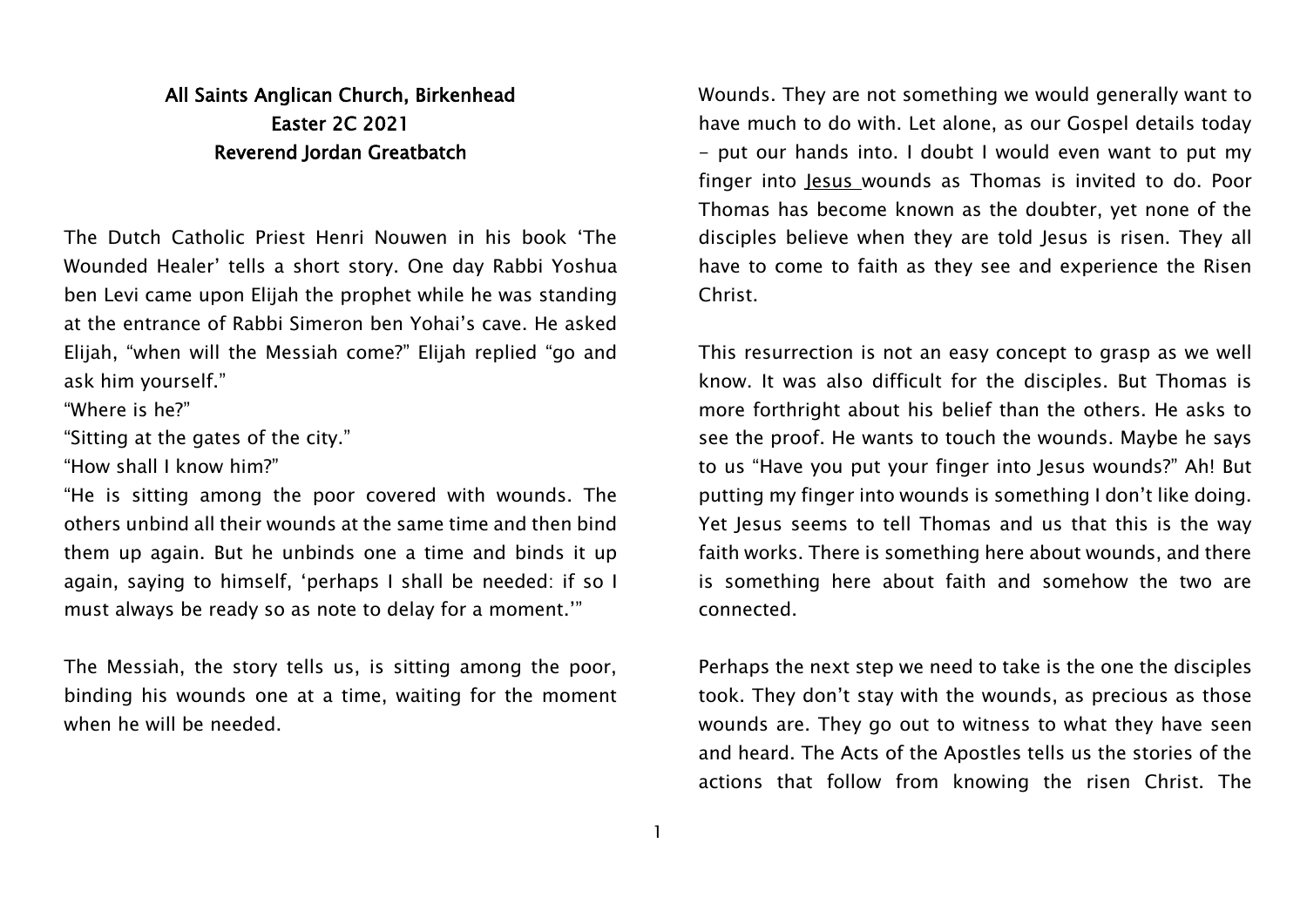apostles go out to those who are wounded. And to those wounded they heal them by bringing them into their community where they are accepted and loved.

Wounds happen to all of us, they are part of the human condition. Life sometimes causes them unasked for. Sometimes we bring them on ourselves. The wounds are there, sometimes large, sometimes small, but we are all wounded. And when we are wounded what do we want? I think we want to do what Jesus did. He went to those he knew and loved. He did not choose to go to the authorities and show them his wounds. He chose his intimate friends. When we are wounded we want to show our wounds to those closest to us. The few we trust and respect are the ones we go to and talk to.

Exposing our wounds takes time. We need to learn it is alright to be wounded. Yet for some the wounds are so great that it takes an extraordinary amount of courage, time and work to begin the healing process. For it requires gentleness and care to reveal those tender parts of our being. To invite someone to put their finger in that place requires a soft touch. We only invite those we know and trust who have this soft touch to do such a thing.

In time, healing can come. When we trust others enough to be there with us in this delicate place, we find their touch can help the healing process. When the healing occurs, then we are scarred. The scar remains to remind us what has happened. We too have been wounded but we have found new life. That scar may lead us to be the one who can be a healer for others.

And we can be the healer for others because we have been accepted and healed by God. And therefore we are called to be healing people. People of hope, people of care and people of love. People who carry the battle scars of faith, in the hope that others may in turn see them and begin the process of healing.

Like the disciples we know the wounds of Jesus and those wounds draw from us the same cry as that of Thomas, "My Lord and my God." And then like the disciples we have had to go out of the locked room and become wounded healers ourselves. Wounded healers are those who live a resurrection life. Living this life shows in the way we hold on to our faith